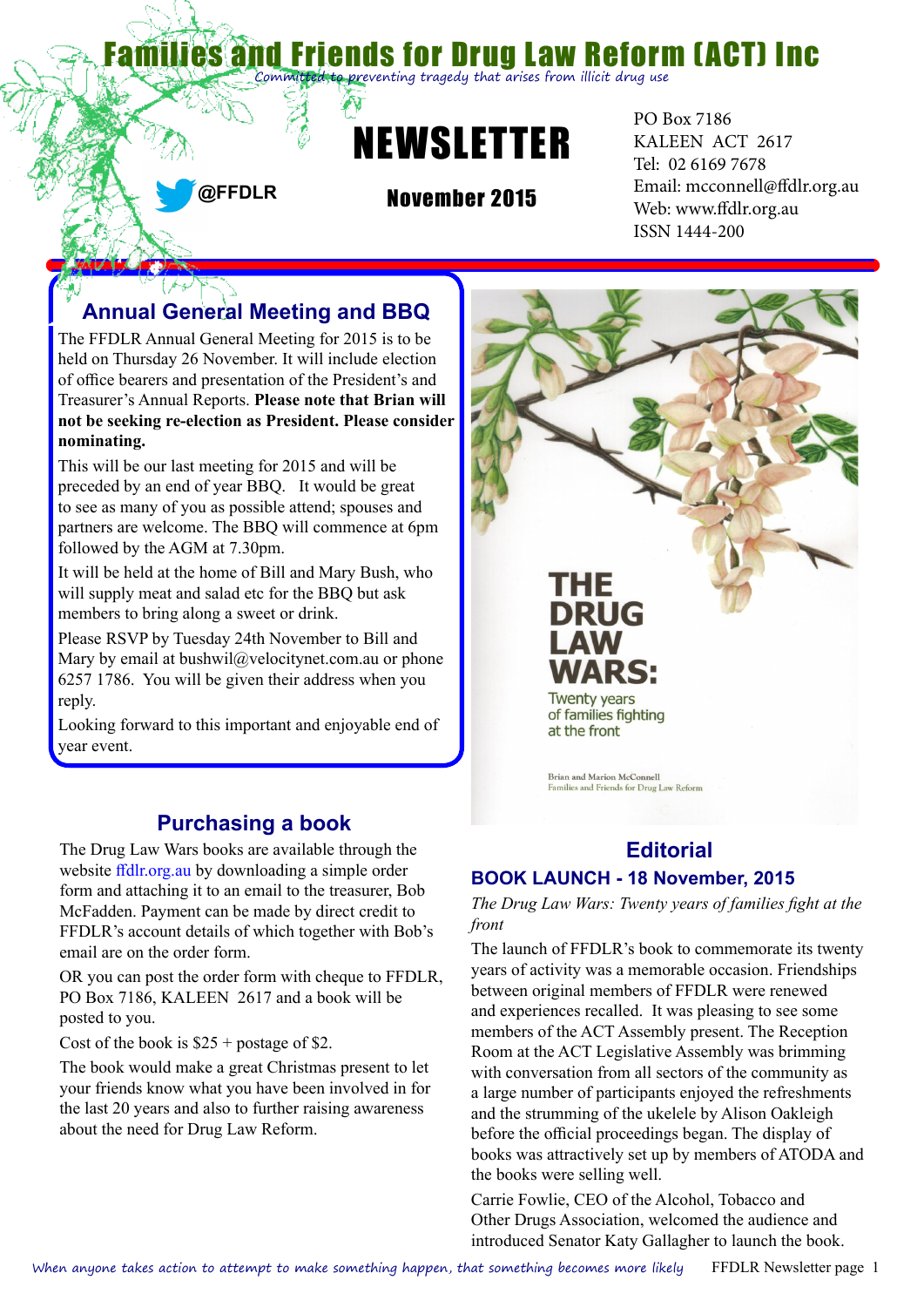Katy began her speech with the following words:

- For anyone who wants to understand the history, development and implementation of Australia's drug laws this is the book for you.
- For anyone who wants to understand the human cost and the personal stories of lives lost and families left heartbroken this is the book for you.
- For anyone who wants to understand other alternatives to standard drug policy and laws this is the book for you.

#### Katy went on to say

'The Drug Law Wars' chronicles the earliest days of a community led movement - from the days before Families and Friends for Drug Law Reform to the forming of the organisation, to the development and expansion of the families led model - not just across Australia but to other parts of the world. It's a history that has been shaped by the dedication, perseverance, eternal optimism and sheer persistence of a small group of individuals who managed against the odds to spread an alternate message to the one commonly understood across the community.

Katy's speech was not the typical political speech one often hears on such occasions but a very human response to the hopes and despair of a community organisation that had been trying to bring change in a difficult area.

Whilst the book examines in honest detail the gains made it also looks at the losses as well. Although on my reading of the book – these can't be seen as losses – sure the ultimate goal wasn't realised in every case – safe injecting room, heroin trial stand out as examples here – it is clear that every campaign, won or lost, continued to progress the principles of the organisation – through fierce advocacy and evidence based arguments – calm, considered and rational arguments at that – understanding and awareness of Australia's drug policies, the needs and rights of users and the needs and rights of families were enhanced.

Following is part of Marion and Brian McConnell's response.

Never in my wildest dreams did I think that when this group began back in 1995 following the tragic loss of so many young lives would we be here today, 20 years later still advocating for change to our drug laws. The book tells of what has been for many of us a long unrelenting battle, a battle that I believe has proved to be one of the hardest if not the hardest social justice issue on which to make traction. Difficult issues like abortion and gay rights have made progress over time, issues like poverty and homelessness whilst by no means stabilised at least are broadly discussed and debated.

Drug Law Reform is not the taboo subject that it was in 1995 but even though drugs are implicated in many of the most costly social issues it is still difficult to get political parties to openly discuss the full scope of the

research and evidence that advocates a move away from prohibition. I hope this book gives them not only the courage to do so but gives them very good reasons why it is essential that they do so.

Many of us lost our family members because the drugs they received were unregulated and uncontrolled. We want drugs to be less available to our kids but if they are going to use drugs we want them to live through the experience without adverse health consequences. This would be more likely if drugs were treated as a health and social issue and not a law enforcement one and drugs were controlled and regulated by governments. As Johann Hari said "Criminalisation makes drugs much more deadly, and punishment makes addiction radically worse".

We are at a tipping point. Change is imminent. Even the Office at the United Nations has just this month put out a report - *What comes after the war on drugs* the introduction of which says "In April 2016, diplomats, experts and civil society actors from around the world will gather for three days at a rare Special Session of the United Nations General Assembly in New York, called to address the world drug problem (UNGASS 2016). This gathering reflects a growing sense in some quarters, particularly in the Western Hemisphere, that the so-called 'War on Drugs' has failed, and that global drug policy needs rethinking." This coming from a United Nations that in 1998 declared the world would be drug free by 2008.

Our personal hope is that the launch and reading of this book will help all of us, all of you to understand that the 'War on Drugs' is a war on our young people and real peace offerings need to begin.

....................................

The title of the book is styled on a war theme. It is a symbolic twist on US President Nixon's War on Drugs and is presented as a series of themes rather than a chronological record. FFDLR has been engaged in a fight for better drug laws and better drug policies, not unlike any world conflict, not unlike any war. The symbolism of the front cover artwork will also become clear when the chapter, *Remembering the fallen* has been read.

The Book can be purchased through the website at a cost of  $$25 + $2$  for postage.

### **Media on the book The war on drugs 'has failed', say experts**

The New Daily, Nov 13, 2015, John Stapleton

Inappropriately treating drug addiction as a law enforcement issue rather than a medical and personal problem have led to many unnecessary deaths.

The approach by Australia's politicians has been arguably inept, whipping up moral hysteria in the community for electoral gain.

The failure of successive governments to accept the advice of policy experts has led to a booming drug trade,

FFDLR Newsletter page 2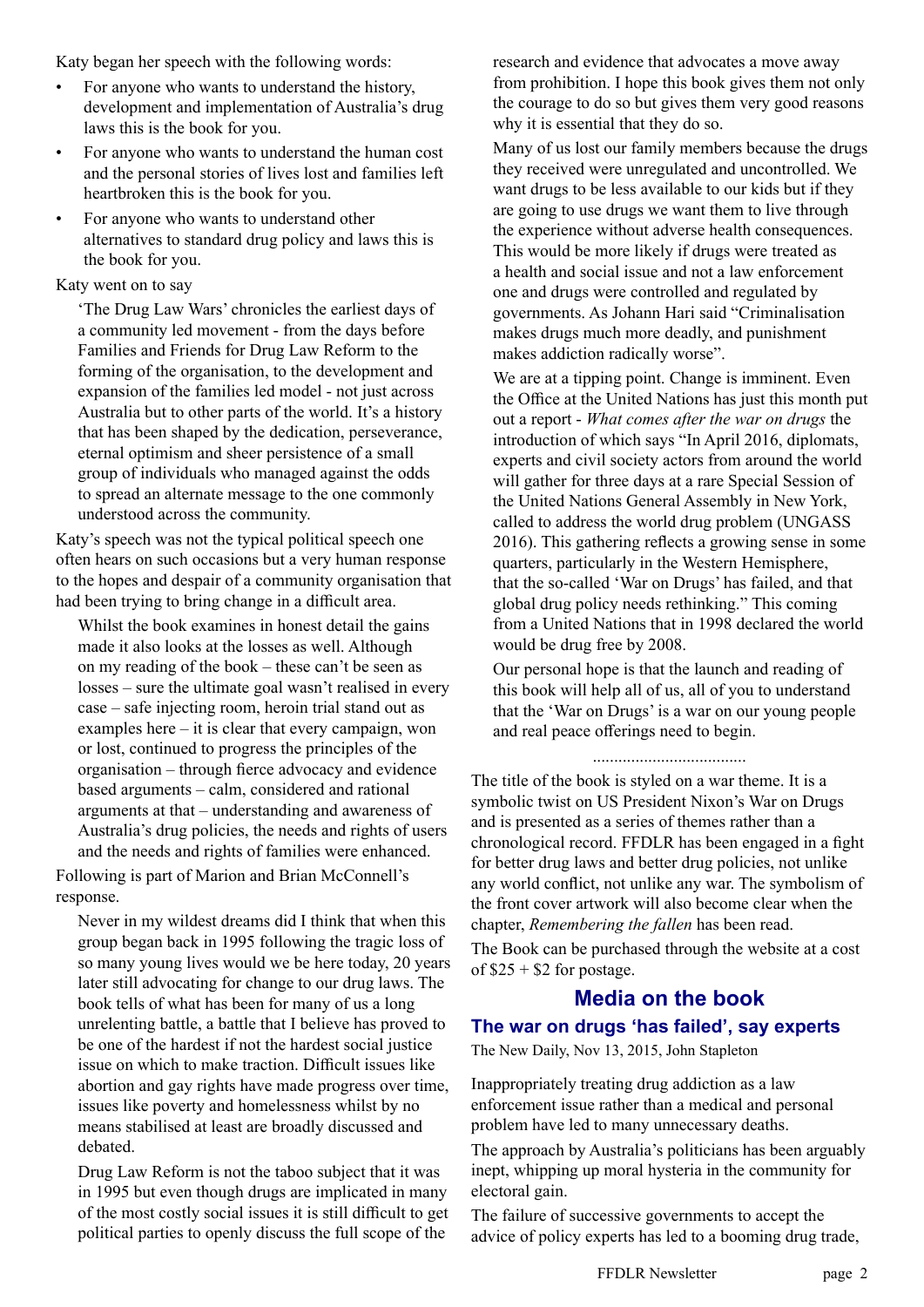according to experts. The trade is apparently so profitable the Australian Crime Commission admitted this year that hundreds of millions of dollars are now being funnelled by crime gangs out of Australia to fund terrorist groups such as Islamic State.

A new book The Drug Law Wars: Twenty years of families fighting at the front, to be launched by Senator Katy Gallagher in Canberra on Wednesday, details both the suffering of families and broader social consequences. Rather than arguing for a crackdown, they claim prohibition has failed and many of their children would still be alive if the country had adopted a more liberal approach.

The book comes at a time when there is a worldwide rethink on drug policy. The United Nations General Assembly is holding a special session next April following the release of a report titled What Comes After the Drug Wars?

The last special session on drugs was held in 1998. Its focus was the total elimination of drugs from the world. Today there is a push to rethink an approach which has proved counterproductive. Never before have so many governments voiced displeasure with the international drug control regime, including the conduct of the International Narcotics Control Board.

The Drug Law Wars has been compiled by the volunteer organisation Families and Friends for Drug Law Reform (FFDLR).

The group began with a group of grieving parents who refused to accept a system that was not protecting their kids.

Co-founder Marion McConnell said prohibition guaranteed a profitable drug trade and therefore the continuing availability of drugs to young people.

"I first found out my son was using heroin when he overdosed close by our home," she said.

"The ambulance arrived but the police also attended. I didn't understand why the police were involved when my son just needed medical help. My immediate thought was this was wrong. The law should not be involved. This is a story of perseverance by distressed families through times of hope and times of despair."

The FFDLR have many influential supporters. Mick Palmer, former Commissioner of the Australian Federal Police, told The New Daily: "Seeing this as simply a law enforcement issue has proven a failed exercise. It hasn't worked, never worked and has no chance of working."

Commissioner Palmer said it was difficult to get political traction for drug law reform because being "tough on drugs" was an easy message to deliver.

"In my experience it is hard to get politicians even to enter the debate," he said.

"That climate is changing. It has taken a long time for the lights to come on but we are closer to meaningful political debate than we have ever been."

As well as moving stories from affected families, The Drug Law Wars contains contributions from some of Australia's leading health professionals.

Director of think tank Australia21 Emeritus Professor Bob Douglas praised FFDLR for being at the forefront of efforts to inject sanity into the debate.

"The cost of the war on drugs to Australian society is huge and its benefits are negligible," Professor Douglas writes.

"At last this is beginning to sink in, both at the national and international level."

Professor Desmond Manderson from the ANU wrote that Australian drug laws had a long history of reflecting concerns and anxieties that had little to do with drugs.

"Over the years, each prohibition has driven traffickers and users to find alternatives, leading to an everexpanding list of prohibited drugs. At the same time, the profits available to sellers has increased. The regime of legal prohibition has not broken the business model of the drug trade. On the contrary, it is responsible for it." Johann Hari, author of arguably the best book ever written on the subject, Chasing the Scream: The First and Last Days of the War on Drugs, said the new book from the perspective of Australian families was a significant contribution to understanding the pain created by inappropriate laws and the urgent need to pursue alternatives.

"The war on drugs has killed hundreds of thousands of people across the world," he said.

"Nobody knows that better than the authors of this book. Criminalisation makes drugs much more deadly, and punishment makes addiction radically worse."

#### **The war on drugs has been lost around the world, Canberra is no different**

Editorial, The Canberra Times, November 21, 2015 It is has become clear that the war the world has raged on drugs for decades has not delivered on its intentions to eradicate the problem.

The crackdown one suppliers and traffickers and the continued persecution of drug users has not stopped people using the illicit substances or ended drug overdoses.

Countless families are still left heartbroken every year as loved ones lose their lives through the drugs they use. This includes a number of Canberrans who have been

forever linked by the tragedy of a loved one lost to drugs.

These families, led by Marion and Brian McConnell who lost a 24-year-old son to a heroin overdose in 1992, have bravely shared their pain with the world in the hope that things would change.

It is a sad indictment on our society that the group – Families and Friends for Drug Law Reform – feel that so little has been achieved in the past 20 years.

Only this year there has been clear examples of the